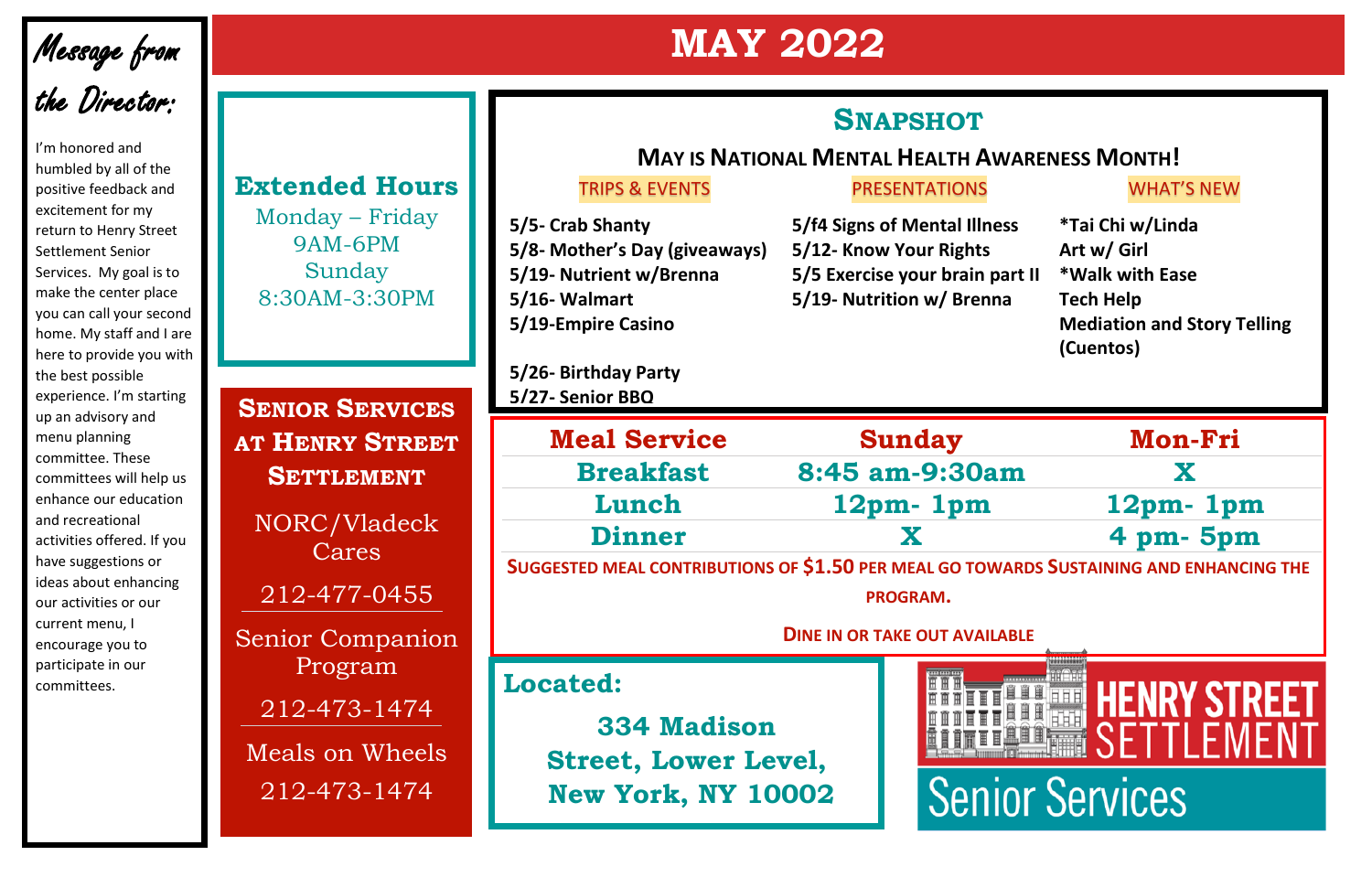| <b>May 2022 Activities</b>                                |                                                                                                                                    |                                                                                                                                                                        |                                                                                                                                                                        |                                                                                                                                                      |                                                                                                                                                                                                                                 |  |  |  |
|-----------------------------------------------------------|------------------------------------------------------------------------------------------------------------------------------------|------------------------------------------------------------------------------------------------------------------------------------------------------------------------|------------------------------------------------------------------------------------------------------------------------------------------------------------------------|------------------------------------------------------------------------------------------------------------------------------------------------------|---------------------------------------------------------------------------------------------------------------------------------------------------------------------------------------------------------------------------------|--|--|--|
| Sunday                                                    | <b>Monday</b>                                                                                                                      | <b>Tuesday</b>                                                                                                                                                         | Wednesday                                                                                                                                                              | <b>Thursday</b>                                                                                                                                      | <b>Friday</b>                                                                                                                                                                                                                   |  |  |  |
|                                                           |                                                                                                                                    |                                                                                                                                                                        |                                                                                                                                                                        | <b>Offered Daily from 9 AM - 5:30 PM:</b>                                                                                                            |                                                                                                                                                                                                                                 |  |  |  |
| $(P)$ = Presentation                                      | = Remote or Online                                                                                                                 |                                                                                                                                                                        |                                                                                                                                                                        |                                                                                                                                                      | <b>Billiards <math>\Diamond</math> Dominos <math>\Diamond</math> Computer Lab <math>\Diamond</math></b>                                                                                                                         |  |  |  |
| $*$ Evidence Based Programs                               | (NORC) = Vladeck NORC Activity                                                                                                     | <b>Ping Pong <math>\Diamond</math> Gym facilities</b>                                                                                                                  |                                                                                                                                                                        |                                                                                                                                                      |                                                                                                                                                                                                                                 |  |  |  |
| 1PM-BINGO                                                 | 10:30- Computer Class<br>(NORC)<br>10:45- Yoga                                                                                     | 10:00-Ballroom Dance<br>1:30- BINGO<br>$\sqrt{1:15}$ -Fashion Art                                                                                                      | <b>11:30</b> - Tech Help<br>1:30- BINGO<br>1 PM - Move It Move It                                                                                                      | 10 AM-TRIP: CITY ISLAND<br>11 AM- Exercise your Brain 2<br>1:30- BINGO                                                                               | <b>B AM *Walk with Ease w/ Linda</b><br>9 AM- Chess & Backgammon<br><b>T-AM-</b> Good Mind:                                                                                                                                     |  |  |  |
|                                                           | 1:15 Bead Art (NORC)<br>2:15-Art w/Girl BinG<br>12 18 48 6<br>14 27 40 5 7<br>9 23 37 60                                           | 2:30- *Tai Chi Arthritis w/<br>Linda<br>2:15- Puppet Workshop<br>3:30- English Karaoke                                                                                 | $\Box$ Linda (NORC)<br><b>1pm</b> - Crafts w/Marcela<br><b>2PM-</b> Signs of Mental Illnesses (P)                                                                      | <b>1:00 - *</b> Tai Chi Arthritis w/<br>Linda<br>3:30- Spanish Karaoke                                                                               | Mental Health Awareness (P)<br><b>1 PM</b> Jewelry Class (NORC)<br>1:15- BINGO<br><b>1:30-</b> Tech Help<br>2PM- Cuentos w/ The Clemente                                                                                        |  |  |  |
| 1 PM- BINGO<br><b>GIFT GIVEAWAYS</b>                      | 9<br>10:30- Computer Class<br><b>11 AM- Advisory Committee</b><br>10:45- Yoga<br>1:15 Bead Art (NORC)<br>$2:15$ -Art w/Girl        | 10<br>10:00-Ballroom Dance<br>1:30- BINGO<br>$\blacktriangle$ :15- Fashion Art<br>2:30 - *Tai Chi Arthritis w/ Linda<br>2:15- Puppet Workshop<br>3:30- English Karaoke | $\blacksquare$ 1:30- Tech Help<br><b>1 PM</b> – Move It Move It<br>$\Box$ w/Linda (NORC)<br>$1pm$ <sup>com</sup> Crafts w/Marcela<br>1:30- BINGO<br>ch-support,        | 12<br>11:30-Know your Rights (P)<br>1:30- BINGO<br>$\sqrt{100}$ – *Tai Chi Arthritis w/<br><b>Linda</b><br>3:30- Spanish Karaoke                     | 13<br><b>9AM-*Walk with Ease</b><br>w/ Linda<br>9 AM- Chess & Backgammon<br><b>1 PM</b> Jewelry Class (NORC)<br>$1:15 - BINGO$<br>1:30- Tech Help<br><b>2:15- Bingo Draw</b><br>2PM- Cuentos w/                                 |  |  |  |
| 15<br>1PM BINGO                                           | 16<br><b>10AM- TRIP: WALMART</b><br>10:30- Computer Class<br>(NORC)<br>10:45-Yoga<br>1:15- Bead Art $(NORC)$<br>$2:15$ -Art w/Girl | 17<br>10:00-Ballroom Dance<br>1:30- BINGO<br>1:15- Fashion Art<br>2:30 *Tai Chi Arthritis w/ Linda<br>2:15- Puppet Workshop<br>3:30- English Karaoke                   | 18<br>11:30- Tech Help<br>1 PM - Move It Move It<br>$\Box$ w/Linda (NORC)<br><b>1pm</b> - Crafts w/Marcela<br>1:30- BINGO<br>$\epsilon$ 2:15- Bingo Draw<br>$\bigcirc$ | 19<br><b>9AM-TRIP: EMPIRE CASINO</b><br>11:00 Nutrition w/Brenna (P)<br>1:30- BINGO<br>1:00 - *Tai Chi Arthritis<br>w/Linda<br>3:30- Spanish Karaoke | The Clemente<br>20<br><b>9AM-*Walk with Ease w/ Linda</b><br>9AM- Chess & Backgammon<br><b>1 PM</b> Jewelry Class (NORC)<br><b>1.15</b> BINGO<br><b>W.30-</b> Tech Help<br>2PM- Cuentos w/<br>The Clemente                      |  |  |  |
| 22<br>1PM-BINGO<br>402.04                                 | 23<br>10:30- Computer Class<br>10:45 - Yoga<br>1:15 Bead Art (NORC)<br>$2:15$ -Art w/Girl                                          | 10:00- Ballroom Dance<br>1:30- BINGO<br>$\lambda$ :15- Fashion Art<br>2:30- *Tai Chi Arthritis w/ Linda<br>2:15- Puppet Workshop<br>3:30- English Karaoke              | 25<br><b>11:30-</b> Tech Help<br>1 PM - Move It Move It<br>(NORC)<br><b>1pm</b> - Crafts w/Marcela<br>1:30- BINGO<br>3:30- Menu Planning Committee                     | 11:00-Exercise Your Brain (P)<br>1:00 -*Tai Chi Arthritis<br>w/Linda<br>2:30-Birthday Party<br>3:30- Spanish Karaoke                                 | 27<br><b>9AM-*</b> Walk with Ease w/ Linda<br><b>9AM</b> - Chess & Backgammon<br><b>WAM- SENIOR SERVICES BBQ:</b><br>Lunch served outside<br><b>1 PM</b> Jewelry Class (NORC)<br>$1:15 - BINGO$<br>2PM- Cuentos w/ The Clemente |  |  |  |
| $+29$<br>IN HONOR OF<br>Memorial Day<br>WE WILL BE CLOSED | 30<br>IN HONOR OF<br>WE WILL BE CLOSED                                                                                             | 31<br>10:00- Ballroom Dance<br><b>1:30- BINGO</b><br>1:15- Fashion Art<br>2:30- *Tai Chi Arthritis w/ Linda<br>2:15- Puppet Workshop<br>3:30- English Karaoke          | <b>Mask required. All participants must wear masks</b><br>while on site.                                                                                               |                                                                                                                                                      |                                                                                                                                                                                                                                 |  |  |  |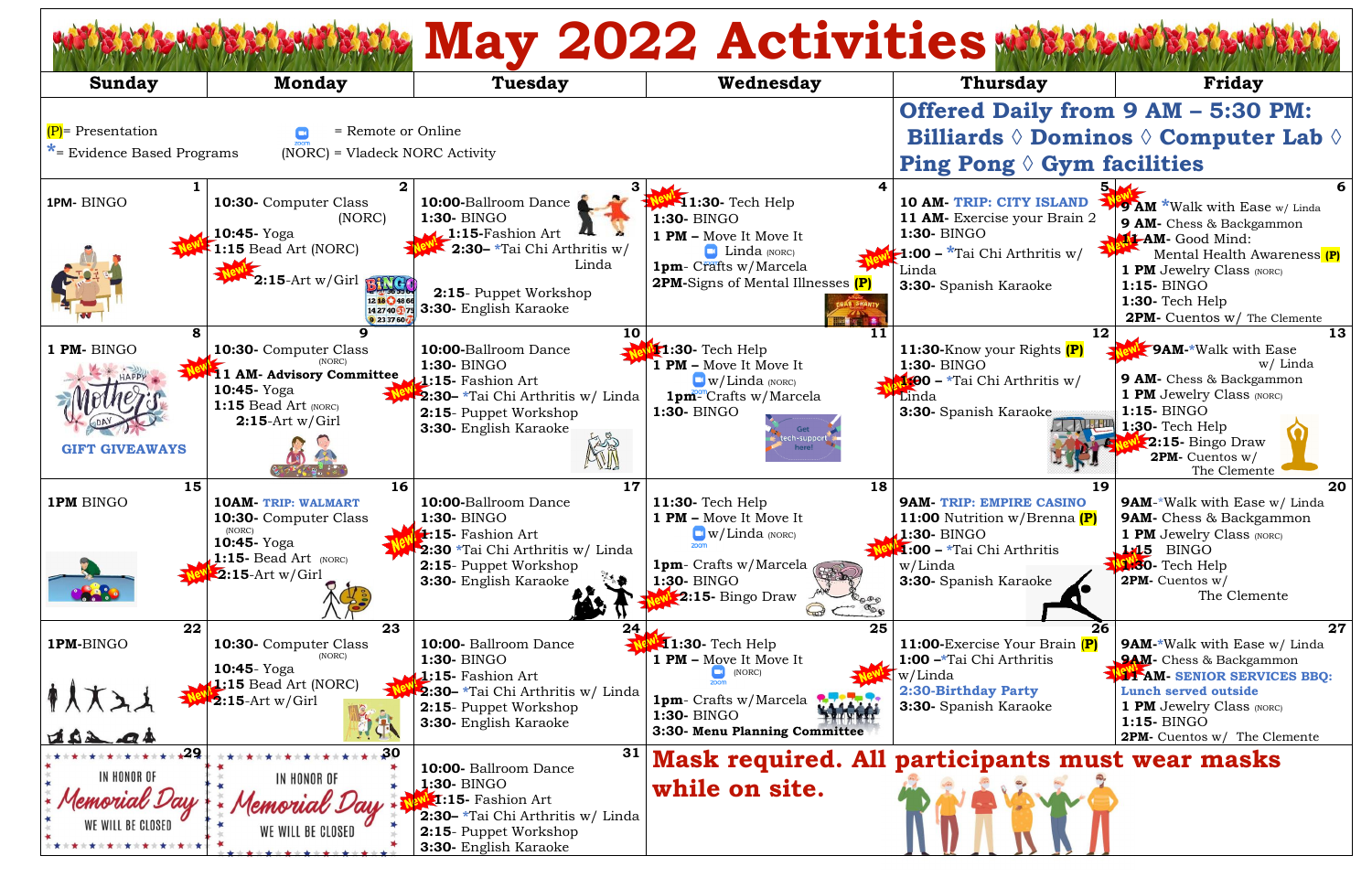| eating utensis :<br>Vector   Clipart<br>Panda - Free Clipa<br>Images<br>May 2022 Lunch and Dinner Menu                                                                                                      |                                                                                                                                                                                                                                                           |                                                                                                                                                                                                            |                                                                                                                                                                                                      |                                                                                                                                                                                                                                                   |                                                                                                                                                                                                                                                                  |  |
|-------------------------------------------------------------------------------------------------------------------------------------------------------------------------------------------------------------|-----------------------------------------------------------------------------------------------------------------------------------------------------------------------------------------------------------------------------------------------------------|------------------------------------------------------------------------------------------------------------------------------------------------------------------------------------------------------------|------------------------------------------------------------------------------------------------------------------------------------------------------------------------------------------------------|---------------------------------------------------------------------------------------------------------------------------------------------------------------------------------------------------------------------------------------------------|------------------------------------------------------------------------------------------------------------------------------------------------------------------------------------------------------------------------------------------------------------------|--|
| Sunday                                                                                                                                                                                                      | Monday                                                                                                                                                                                                                                                    | Tuesday                                                                                                                                                                                                    | Wednesday                                                                                                                                                                                            | Thursday                                                                                                                                                                                                                                          | Friday                                                                                                                                                                                                                                                           |  |
| <b>Breakfast: Waffles, Boiled</b><br>Eggs, Coffee, Tea, Hot<br>Chocolate, & Juice<br>LUNCH: Lentil Chili w/ Brown<br>Rice,<br><b>Winter Blend, Orange Juice</b>                                             | <b>LUNCH: Baked Breaded Chicken</b><br>Cutlet w/ Zucchini Rice Pilaf,<br>California Blend, Cantaloupe<br><b>DINNER: Turkey Meat Sauce, Whole</b><br>Wheat Spaghetti, Broccoli w/<br>Teriyaki Sauce, Banana                                                | <b>LUNCH: Eggplant w/ Tomato</b><br>Curry, Brown Rice, Cauliflower,<br>Carrots w/ Parsley, Orange Juice<br><b>DINNER: Oven Roasted</b><br>Chicken w/ Mashed Sweet<br>Potato, California Blend,<br>Honeydew | <b>LUNCH: Curried Chicken Legs</b><br>w/ Yellow Rice, Broccoli & Red<br>Peppers, Banana<br><b>DINNER: Lemon Grass Curry w/</b><br>Broccoli & Tofu, Brown Rice,<br>Normandy Blend, Orange Juice       | LUNCH: Beef Meatloaf w/<br><b>Mushroom Gravy, Roasted</b><br>Potatoes & Veggies, Normandy,<br>Pineapple Juice<br>DINNER: Beef & Broccoli w/<br>White Rice, Peas & Carrots, Dice<br>Peaches                                                        | <b>LUNCH: Coconut Curried</b><br>Cod Fish w/ Wild Rice,<br><b>Oriental Blend, Fruit Cocktail</b><br><b>DINNER: Salman in Garlic</b><br><b>Butter Sauce w/ Bowtie</b><br>Pasta, Normandy Blend,<br><b>Orange Pineapple Juice</b>                                  |  |
| <b>Breakfast: Bagel, Boiled Eggs,</b><br>Coffee, Tea, Hot Chocolate, &<br>Juice<br>LUNCH: Caesar salad w/<br>Grilled Chicken, Garden Salad,<br>Apple                                                        | LUNCH: Baked Cod w/ Couscous &<br>Lemon, California Blend, Orange<br>Pineapple Juice<br><b>DINNER: Ginger Garlic Beef Stew w/</b><br>Brown Rice & Mushrooms,<br><b>Cauliflower, Apple</b>                                                                 | <b>LUNCH: Beef Fajitas w/ Whole</b><br><b>Wheat Tortillas, Steamed</b><br>Zucchini, Apple Juice<br><b>DINNER: Chicken Fricassee w/</b><br>Veggie Rice, Capri Blend,<br>Banana                              | LUNCH: Lentil Stew w/ Carrots<br>& Turnips, Wild Rice, Romaine,<br>Kale, Black Olive& Feta,<br>Banana<br><b>DINNER: Baked Spaghetti w/</b><br>Sausage, Cauliflower, Carrots &<br>Parsley, Orange     | <b>LUNCH: Chicken Breast w/</b><br>Dates, Cilantro Lime Rice,<br>Normandy Blend, Honeydew<br><b>DINNER: Coconut Curried Cod</b><br>Fish w/ Brown Rice & Red<br>Beans, Winter Bend, Apple                                                          | 13<br><b>LUNCH: Brown Stew</b><br>Chicken w/ White Rice,<br><b>Cauliflower Carrots &amp;</b><br>Parsley, Watermelon<br>DINNER: Lentil w/ Rice &<br><b>Caramelized Onions, Kale,</b><br>Romaine, Red Cabbage<br>&Parmesan Salad, Green<br><b>Bean, Cantaloupe</b> |  |
| <b>Breakfast: Blueberry Muffins,</b><br>Boiled Eggs, Coffee, Tea, Hot<br>Chocolate, & Juice<br>LUNCH: Baked penne w/<br>Sausage, Peas & Ricotta,<br>broccoli & red Peppers,<br><b>Strawberries</b>          | LUNCH: BBQ Chicken w/ Veggie<br>Fried Rice w/ Tofu, California Blend,<br>Apple<br><b>DINNER: Turkey Meatballs w/ Whole</b><br><b>Wheat Spaghetti, Roasted Broccoli,</b><br>Watermelon                                                                     | <b>LUNCH: Turkey Breast w/</b><br><b>Black Bean &amp; Rice, Beet Salad,</b><br>Applesauce<br><b>DINNER: Apricot Glazed Pork</b><br><b>Chop, Mash Sweet Potatoes,</b><br>Cauliflower, Orange pineapple      | 18<br>LUNCH: Chicken Breast w/<br>Rice, Collard Greens w/Tomato,<br><b>Orange Pineapple Juice</b><br>DINNER: Chicken & Rice w/<br>Arugula Salad W balsamic<br><b>Vinegar, Apple</b>                  | 19<br><b>LUNCH: Beef &amp; Turkey</b><br>Meatloaf w/ Mushroom Gravy,<br><b>Mashed Potato, Carrot Salad,</b><br>Banana<br><b>DINNER: Roasted Veggie, Black</b><br>Bean, & Corn Enchilada<br>Casserole, Spinach, apple & red<br>Onion Salad, Banana | 20<br><b>LUNCH: Baked Tilapia w/</b><br><b>Veggies, Pasta Salad. Baby</b><br>Carrots w/ Parsley, apple<br><b>DINNER: Pernil (Roasted</b><br>Pork Shoulder), Spanish Rice,<br><b>Yellow Plantain, California</b><br><b>Blend, Applesauce</b>                      |  |
| 22<br><b>Breakfast: Pancakes, Boiled</b><br>Eggs, Coffee, Tea, Hot<br>Chocolate & Juice<br><b>LUNCH: Three Bean Chili</b><br>& Cheddar Cheese, Brown Rice,<br>Cauliflower, Carrots & Parsley,<br>Cantaloupe | 23<br>LUNCH: Baked Spaghetti w/<br>Sausage, Garlic Bread, Mixed Greens<br>Salad, Apple Juice<br><b>DINNER: Curried Veggie, Chickpea</b><br>& Quinoa Stir Fry, Brown Rice, Kale,<br>Romaine, Red Cabbage & Parmesan<br>Salad, Orange                       | 24<br>LUNCH: Chicken Parmesan w/<br>Whole Wheat Spaghetti,<br><b>Cauliflower, Apple</b><br><b>DINNER: Beef &amp; Sweet</b><br>Plantain Pastelon, Garden<br>Salad, Cantaloupe                               | 25<br>LUNCH: Eggplant Curry &<br>Tomato w/ Brown Rice, Steam<br><b>Carrot, Watermelon</b><br><b>DINNER: Chicken Cacciatore</b><br>w/ Whole Wheat Spaghetti,<br>Broccoli & Red Pepper, Apple<br>Juice | 26<br>LUNCH: Beef Stew w/ White<br>Rice, Cauliflower & Broccoli,<br>Orange<br><b>DINNER: Baked Salmon w/</b><br>Lemon, Tarragon, & Thyme,<br><b>Yellow Rice, Cauliflower &amp; Peas</b><br>Curry, Banana                                          | 27<br><b>LUNCH: Moroccan Chicken</b><br>Stew w/ Kale, Brown Rice &<br>Red Beans, Green Bean<br>Salad, Applesauce<br><b>DINNER: Baked Penne w/</b><br>Sausage, Peas, & Ricotta,<br><b>Normandy Blend, Orange</b><br><b>Pineapple Juice</b>                        |  |
| 29<br><b>Breakfast: Raisin Bran, Boiled</b><br>Eggs, Coffee, Tea, Hot<br>Chocolate & Juice<br>LUNCH: Caesar salad w/<br>Grilled Chicken, Broccoli &<br>Red Pepper, Apple Juice                              | 30<br><b>LUNCH: Apricot Glazed Salmon w/</b><br>Fettuccini With alfredo Sauce,<br>Roasted Zucchini, Orange Pineapple Juice<br>DINNER: Lentil Stew w/ Chicken<br>Sausage, Brown Rice & Pigeon Peas,<br><b>Broccoli &amp; Toasted Garlic,</b><br>Watermelon | 31<br><b>LUNCH: Cranberry Chicken w/</b><br><b>White Rice, Prince Edward</b><br><b>Blend, Banana</b><br><b>DINNER: Baked Salmon w/</b><br>Veggie Fried Rice & Tofu,<br><b>Sauteed Bok Choy, Tangerine</b>  | All meals are served with<br>80z. Fat Free milk<br>1 TSP of Trans fat free<br>margarine, Whole Wheat<br>bread                                                                                        | Stating Monday May 16 <sup>th</sup> offering salads daily<br>as an alternate option to the scheduled lunch.<br>(please note this is not a DFTA funded meal)<br><b>Cost for salad: Center members \$1.50</b><br><b>Non- Center member \$5.00</b>   |                                                                                                                                                                                                                                                                  |  |